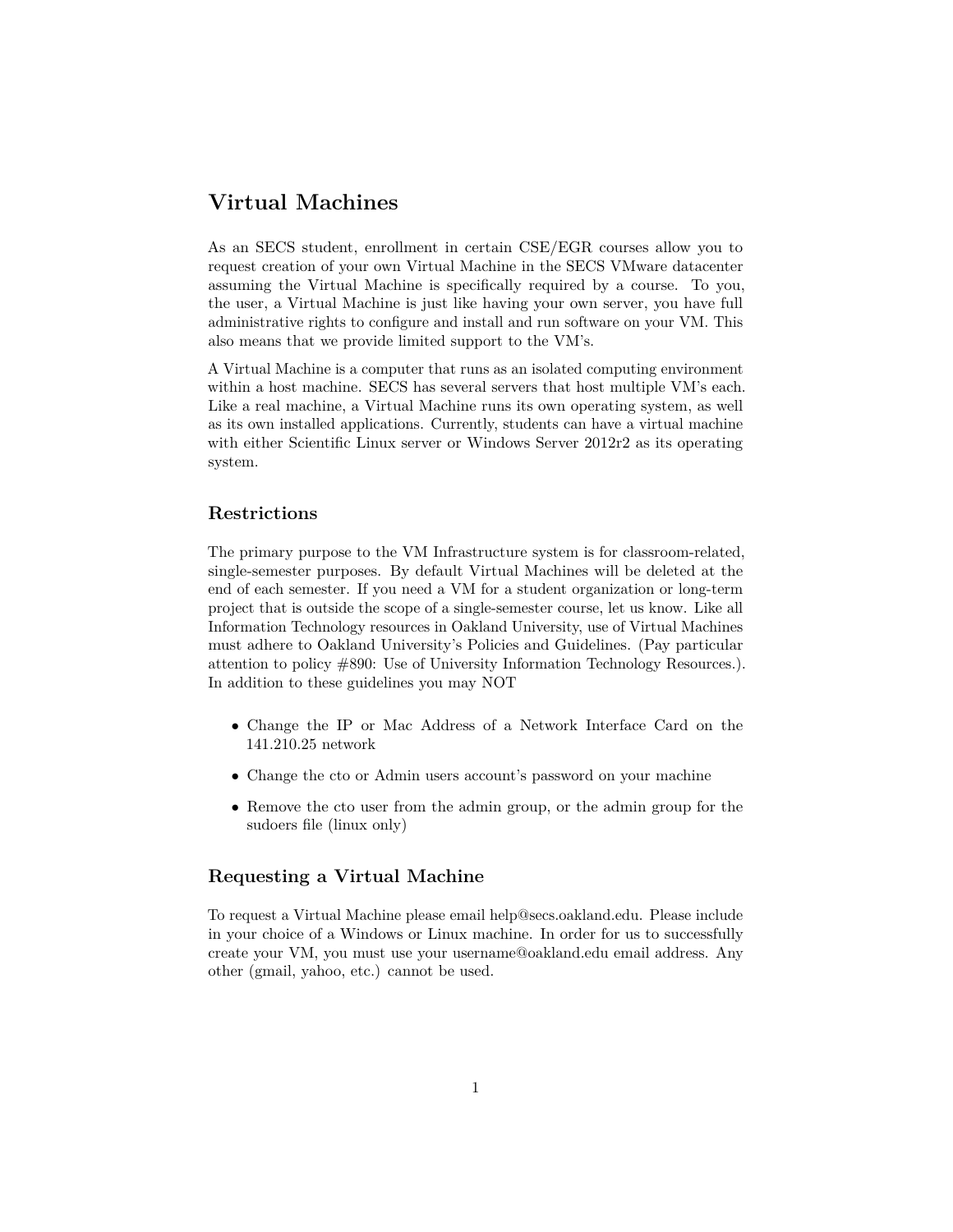# **Connecting to Your Virtual Machine**

Once your virtual machine has been created, there are several ways to access your machine. For all these methods if you are connecting from off campus or over the wifi network, you will first need to connect to our VPN.

#### **Methods for accessing your Virtual Machine**

There are multiple ways to connect to your Virtual machine once it is created. For most tasks if you have the IP address we recommend you use Remote desktop for windows, or ssh for Linux.

- Vsphere web Client Allows you to connect to, reboot and manage your Virtual Machine. Requires browser plugin to interact with the virtual Machine.
- Remote Desktop Use a remote desktop client to connect to your Windows Virtual Machine.
- *•* SSH this provides you a command line interface for connect to a Linux Virtual Machine.

## **Detailed explanation of connection methods**

#### **[Vmware vSphere web Client](https://vcenter6.secs.oakland.edu/vsphere-client)**

Using the Vmware vSphere web client provides the equivalent of physical access to your machine. It is required for some tasks such as mounting CD/DVD drives and performing hard resets of your machine. With the web browser plug-in it provides a graphical console to both windows and linux vm's. The web client's url is https://vcenter6.secs.oakland.edu/vsphere-client.

From the Home menu choose "VMs and Templates" and expand the view on the navigation bar. You should now see all the VM's you have authority on. Click on your VMs name then right click and choose "Open Console". You now have full console access to your VM.

Here are a few tips for interacting with the console:

- *•* Use ctrl+alt+insert instead of ctrl+alt+delete
- You may need to click inside of your the vm console and/or press a key on your keyboard before it will respond to your input.
- *•* Press ctrl+alt to release the cursor from the console.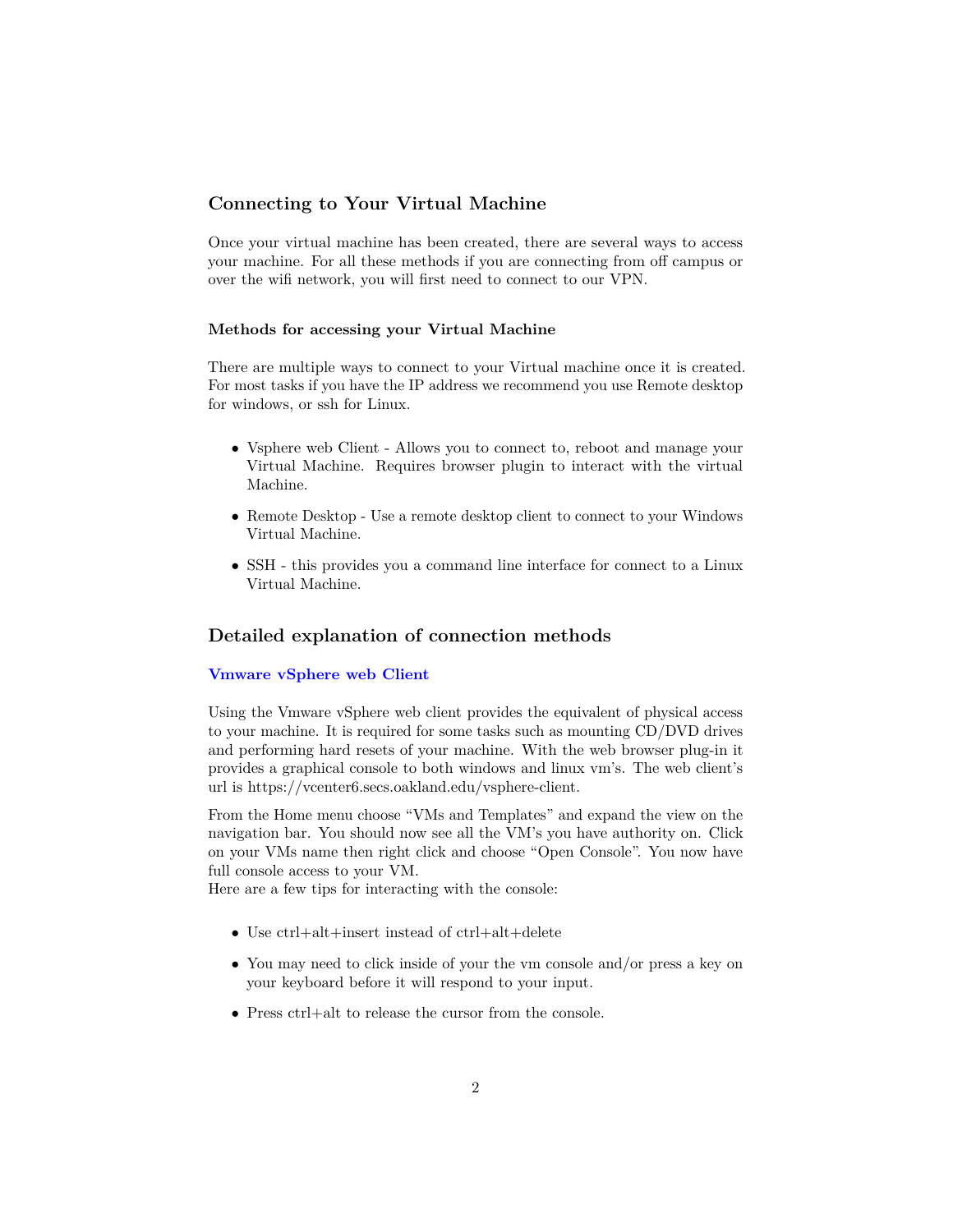#### **Remote Desktop into a Windows VM**

Remote Desktop is built into Windows Server, Xp, Vista, and 7. You can open the client on a windows machine by choosing Remote Desktop Connection from the accessories directory in the start menu (a quicker method is from the run dialog, type "mstsc -v" followed by the IP Address of your VM). Just type in the IP address of your server to connect. Use your SECS username and password as your login credentials. If you are logging in from outside the domain, you may need to fully qualify your username. To do this just type SECS\yourUsername for your username at the login prompt.

Microsoft provides a rdp client for macs as well at the following link http://www.microsoft.com/download/en/details.aspx?id=24596

Linux users can access their Windows VM with rdesktop. See the man page for more info.

## **SSH into a Linux VM**

SSH allows you command line access to your VM running Scientific Linux. The biggest advantage to using this method is speed (especially over the internet), and reduced overhead on both the client and your vm server. SSH comes configured on your Scientific Linux server during our initial setup. SSH requires a client program to access your server from your computer. For windows we recommend PuTTY. Mac and Scientific Linux come preinstalled with ssh clients. Just type

ssh yourusername@yourServersIPaddress

SSH also allows for a graphical user interface to be forwarded to client machines as well. This is an advanced topic covered on the ssh tutorial. NX or VNC into a Linux VM Both NX and VNC are client server applications that must be configured on your linux VM server and the client computer you are accessing it with. We (The CTO) use NoMachine and nx client for remote graphical access to our servers. But both serve the same purpose. You can setup either, both, or none on your server depending on your preferences.

# **VM Limited Support Policy**

The basic purpose of our VM infrastructure is to allow student to have hands-on experience customizing and using a server. All that is required to meet that goal is to set up a server, allow the student to access that server, and then grant the student administrative privileges on that server. We also provide Documentation to assist in these requirements.

Beyond providing these services we feel it is counterproductive to our stated goal, to offer any additional assistance. While it is frustrating when a student